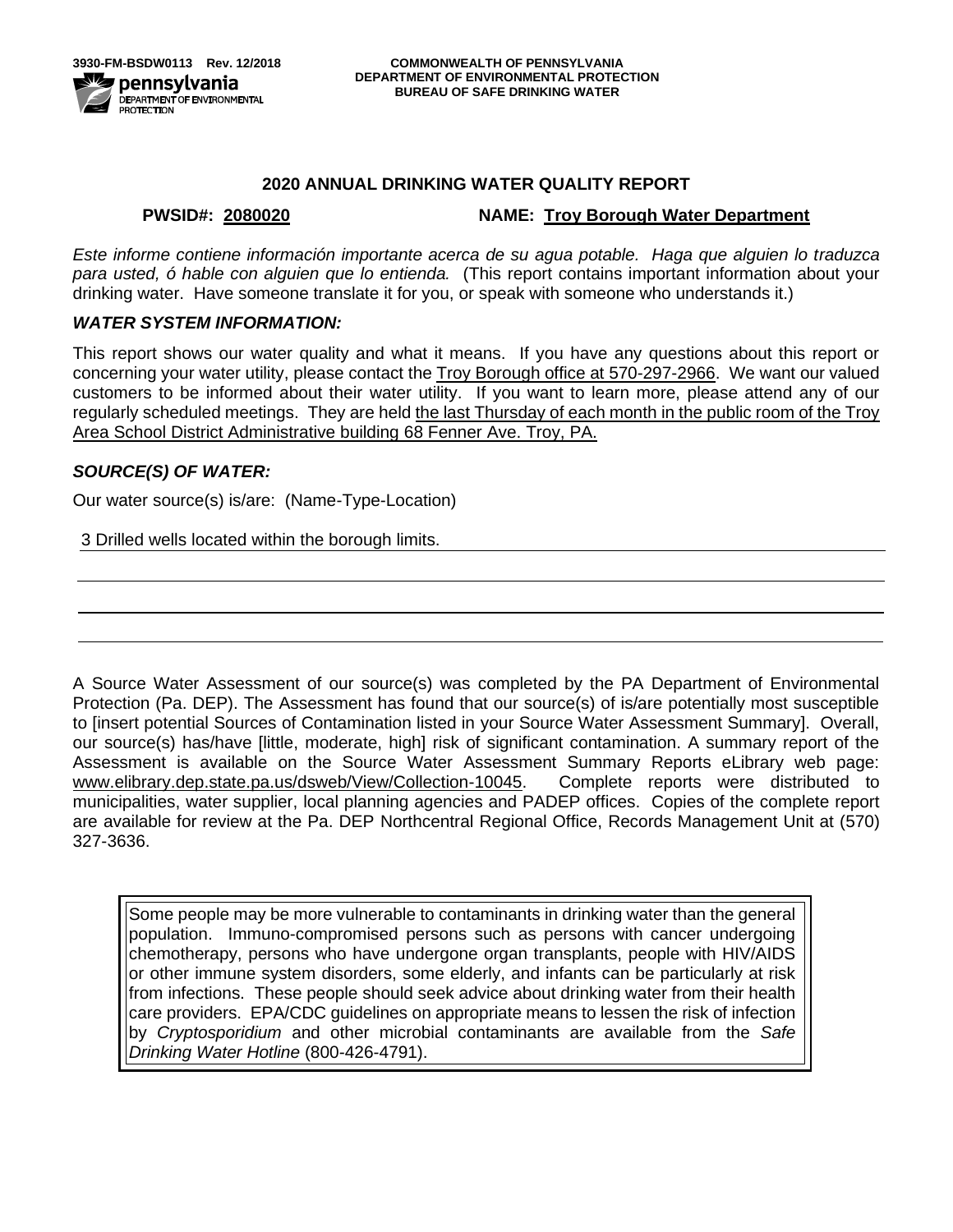## *MONITORING YOUR WATER:*

We routinely monitor for contaminants in your drinking water according to federal and state laws. The following tables show the results of our monitoring for the period of **January 1, 2020 to December 31, 2020**. The State allows us to monitor for some contaminants less than once per year because the concentrations of these contaminants do not change frequently. Some of our data is from prior years in accordance with the Safe Drinking Water Act. The date has been noted on the sampling results table.

## *DEFINITIONS:*

*Action Level (AL)* **-** The concentration of a contaminant which, if exceeded, triggers treatment or other requirements which a water system must follow.

*Maximum Contaminant Level (MCL)* - The highest level of a contaminant that is allowed in drinking water. MCLs are set as close to the MCLGs as feasible using the best available treatment technology.

*Maximum Contaminant Level Goal (MCLG)* - The level of a contaminant in drinking water below which there is no known or expected risk to health. MCLGs allow for a margin of safety.

*Maximum Residual Disinfectant Level (MRDL)* - The highest level of a disinfectant allowed in drinking water. There is convincing evidence that addition of a disinfectant is necessary for control of microbial contaminants.

*Maximum Residual Disinfectant Level Goal (MRDLG)* - The level of a drinking water disinfectant below which there is no known or expected risk to health. MRDLGs do not reflect the benefits of the use of disinfectants to control microbial contaminants.

*Minimum Residual Disinfectant Level (MinRDL) -* The minimum level of residual disinfectant required at the entry point to the distribution system.

*Level 1 Assessment –* A Level 1 assessment is a study of the water system to identify potential problems and determine (if possible) why total coliform bacteria have been found in our water system.

*Level 2 Assessment –* A Level 2 assessment is a very detailed study of the water system to identify potential problems and determine (if possible) why an *E. coli* MCL violation has occurred and/or why total coliform bacteria have been found in our water system on multiple occasions.

*Treatment Technique (TT) -* A required process intended to reduce the level of a contaminant in drinking water.

| $Mrem/year = millirems per year (a measure of$                    | $ppm$ = parts per million, or milligrams per liter |
|-------------------------------------------------------------------|----------------------------------------------------|
| radiation absorbed by the body)                                   | (mg/L)                                             |
| $pCi/L$ = picocuries per liter (a measure of                      | $ppq$ = parts per quadrillion, or picograms per    |
| radioactivity)                                                    | liter                                              |
| $ppb$ = parts per billion, or micrograms per liter<br>$(\mu g/L)$ | $ppt$ = parts per trillion, or nanograms per liter |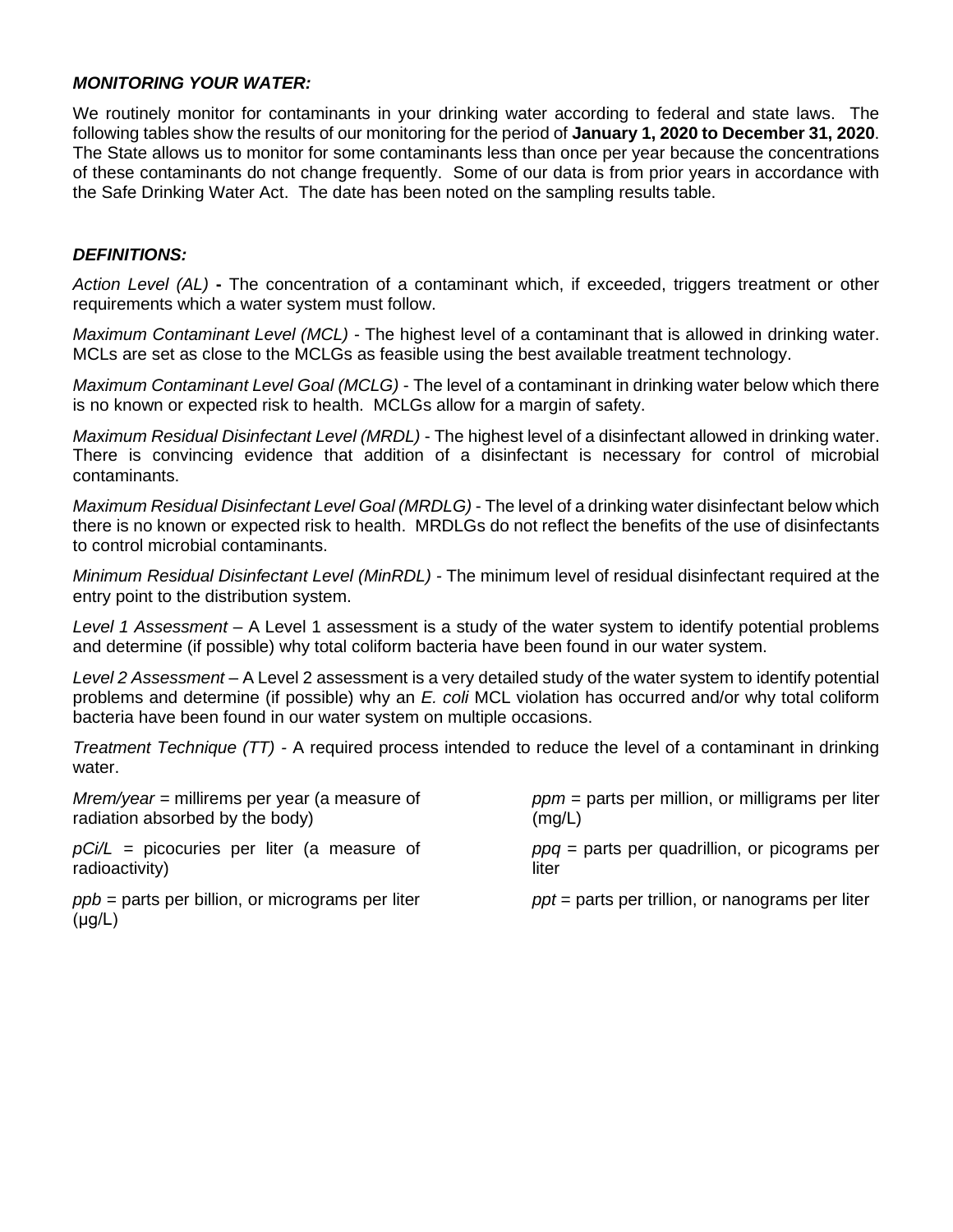# *DETECTED SAMPLE RESULTS:*

| <b>Chemical Contaminants</b> |                                                |                       |                          |                               |              |                              |                         |                                                                                                                           |
|------------------------------|------------------------------------------------|-----------------------|--------------------------|-------------------------------|--------------|------------------------------|-------------------------|---------------------------------------------------------------------------------------------------------------------------|
| <b>Contaminant</b>           | <b>MCL</b><br>in<br><b>CCR</b><br><b>Units</b> | <b>MCLG</b>           | Level<br><b>Detected</b> | Range of<br><b>Detections</b> | <b>Units</b> | <b>Sample</b><br><b>Date</b> | <b>Violation</b><br>Y/N | Sources of<br><b>Contamination</b>                                                                                        |
| Arsenic                      | 10                                             | $\Omega$              | 0.76                     |                               | ppb          | 08/18                        | $\mathsf{N}$            | Discharge<br>of drilling<br>Discharge<br>wastes;<br>from metal refineries;<br>of<br>Erosion<br>natural<br>deposits        |
| <b>Barium</b>                | 2                                              | $\overline{2}$        | 0.19                     |                               | ppm          | 08/18                        | N                       | of drilling<br>Discharge<br>Discharge<br>wastes;<br>from metal refineries;<br><b>of</b><br>Erosion<br>natural<br>deposits |
| <b>Nitrate</b>               | 10                                             | 10                    | 2.15                     |                               | ppm          | 03/19                        | $\mathsf{N}$            | Runoff from fertilizer<br>use; Leaching from<br>septic tanks, sewage;<br>Erosion<br>of<br>natural<br>deposits             |
| Selenium                     | 50                                             | 50                    | 2.06                     |                               | ppb          | 08/18                        | N                       | Discharge<br>from<br>petroleum and metal<br>refineries; Erosion of<br>deposits;<br>natural<br>Discharge from mines        |
| Chlorine                     | <b>MRDL</b><br>$= 4$                           | <b>MRDLG</b><br>$= 4$ | 1.01                     | $0.56 - 1.01$                 | ppm          | 01/20                        | N                       | Water additive used to<br>control Microbes                                                                                |

\*EPA's MCL for fluoride is 4 ppm. However, Pennsylvania has set a lower MCL to better protect human health.

| <b>Entry Point Disinfectant Residual</b> |                                                          |                                    |                               |              |                              |                         |                                                      |
|------------------------------------------|----------------------------------------------------------|------------------------------------|-------------------------------|--------------|------------------------------|-------------------------|------------------------------------------------------|
| Contaminant                              | <b>Minimum</b><br><b>Disinfectant</b><br><b>Residual</b> | Lowest<br>Level<br><b>Detected</b> | Range of<br><b>Detections</b> | <b>Units</b> | <b>Sample</b><br><b>Date</b> | <b>Violation</b><br>Y/N | Sources of<br>Contamination                          |
| Chlorine                                 | 0.40                                                     | 0.52                               | $0.52 - 0.96$                 | ppm          | 06/06/20                     | N                       | additive<br>Water<br>used<br>to<br>control microbes. |

| <b>Lead and Copper</b> |                             |             |                                      |              |                                              |                         |                                     |
|------------------------|-----------------------------|-------------|--------------------------------------|--------------|----------------------------------------------|-------------------------|-------------------------------------|
| <b>Contaminant</b>     | <b>Action</b><br>Level (AL) | <b>MCLG</b> | 90 <sup>th</sup> Percentile<br>Value | <b>Units</b> | # of Sites Above<br><b>AL of Total Sites</b> | <b>Violation</b><br>Y/N | Sources of<br>Contamination         |
| Lead                   | 15                          |             | 0.158                                | ppb          |                                              | N                       | Corrosion of household<br>plumbing. |
| Copper                 | 1.3                         | 1.3         | 0.161                                | ppm          |                                              | N                       | Corrosion of household<br>plumbing. |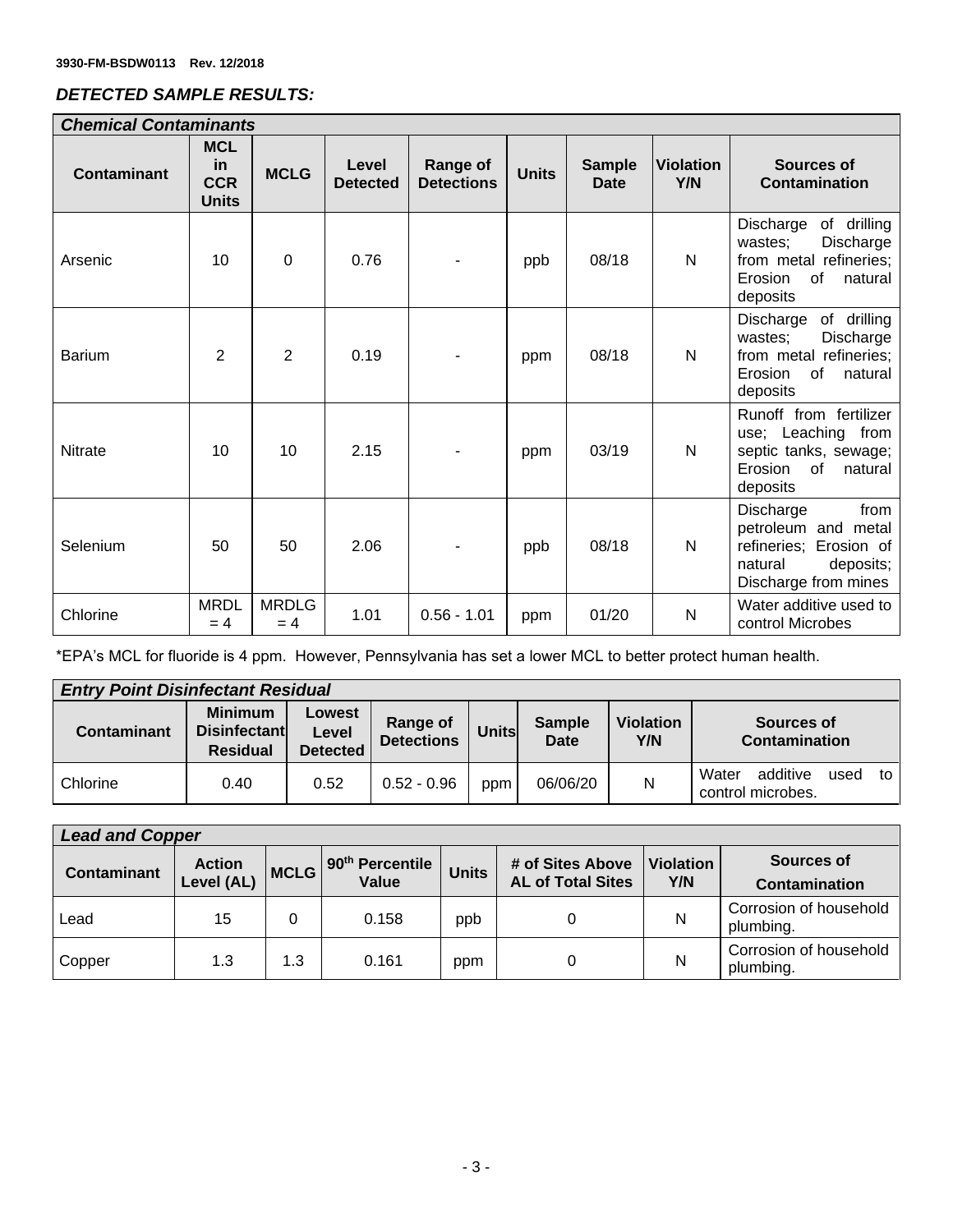| Microbial (related to Assessments/Corrective Actions regarding TC positive results) |                                                                                                                                                                                          |             |                                                                                                                                               |                         |                                          |
|-------------------------------------------------------------------------------------|------------------------------------------------------------------------------------------------------------------------------------------------------------------------------------------|-------------|-----------------------------------------------------------------------------------------------------------------------------------------------|-------------------------|------------------------------------------|
| <b>Contaminants</b>                                                                 |                                                                                                                                                                                          | <b>MCLG</b> | Assessments/<br><b>Corrective Actions</b>                                                                                                     | <b>Violation</b><br>Y/N | Sources of<br><b>Contamination</b>       |
| <b>Total Coliform</b><br><b>Bacteria</b>                                            | Any system that has<br>failed to complete all the<br>required assessments or<br>correct all identified<br>sanitary defects, is in<br>violation of the treatment<br>technique requirement | N/A         | See detailed<br>description under<br>"Detected<br><b>Contaminants Health</b><br><b>Effects Language</b><br>and Corrective<br>Actions" section | N                       | Naturally present<br>in the environment. |

| Microbial (related to E. coli) |                                                                                                                                                                                                                                                                                         |             |                                                                                                                                   |                         |                                  |
|--------------------------------|-----------------------------------------------------------------------------------------------------------------------------------------------------------------------------------------------------------------------------------------------------------------------------------------|-------------|-----------------------------------------------------------------------------------------------------------------------------------|-------------------------|----------------------------------|
| <b>Contaminants</b>            | <b>MCL</b>                                                                                                                                                                                                                                                                              | <b>MCLG</b> | <b>Positive Sample(s)</b>                                                                                                         | <b>Violation</b><br>Y/N | Sources of<br>Contamination      |
| E. coli                        | Routine and repeat<br>samples are total<br>coliform-positive and<br>either is E. coli-positive<br>or system fails to take<br>repeat samples<br>following E. coli-<br>positive routine sample<br>or system fails to<br>analyze total coliform-<br>positive repeat sample<br>for E. coli. | $\mathbf 0$ | 0                                                                                                                                 | N                       | Human and animal<br>fecal waste. |
| <b>Contaminants</b>            | <b>TT</b>                                                                                                                                                                                                                                                                               | <b>MCLG</b> | Assessments/<br><b>Corrective Actions</b>                                                                                         | <b>Violation</b><br>Y/N | Sources of<br>Contamination      |
| E. coli                        | Any system that has<br>failed to complete all<br>the required<br>assessments or correct<br>all identified sanitary<br>defects, is in violation<br>of the treatment<br>technique requirement                                                                                             | N/A         | See description<br>under "Detected<br><b>Contaminants Health</b><br><b>Effects Language</b><br>and Corrective<br>Actions" section | N                       | Human and animal<br>fecal waste. |

| <b>Raw Source Water Microbial</b> |             |                                                 |              |                         |                                     |
|-----------------------------------|-------------|-------------------------------------------------|--------------|-------------------------|-------------------------------------|
| <b>Contaminants</b>               | <b>MCLG</b> | Total # of<br><b>Positive</b><br><b>Samples</b> | <b>Dates</b> | <b>Violation</b><br>Y/N | Sources of<br><b>Contamination</b>  |
| E. coli                           |             |                                                 | N/A          | N                       | Human and<br>animal fecal<br>waste. |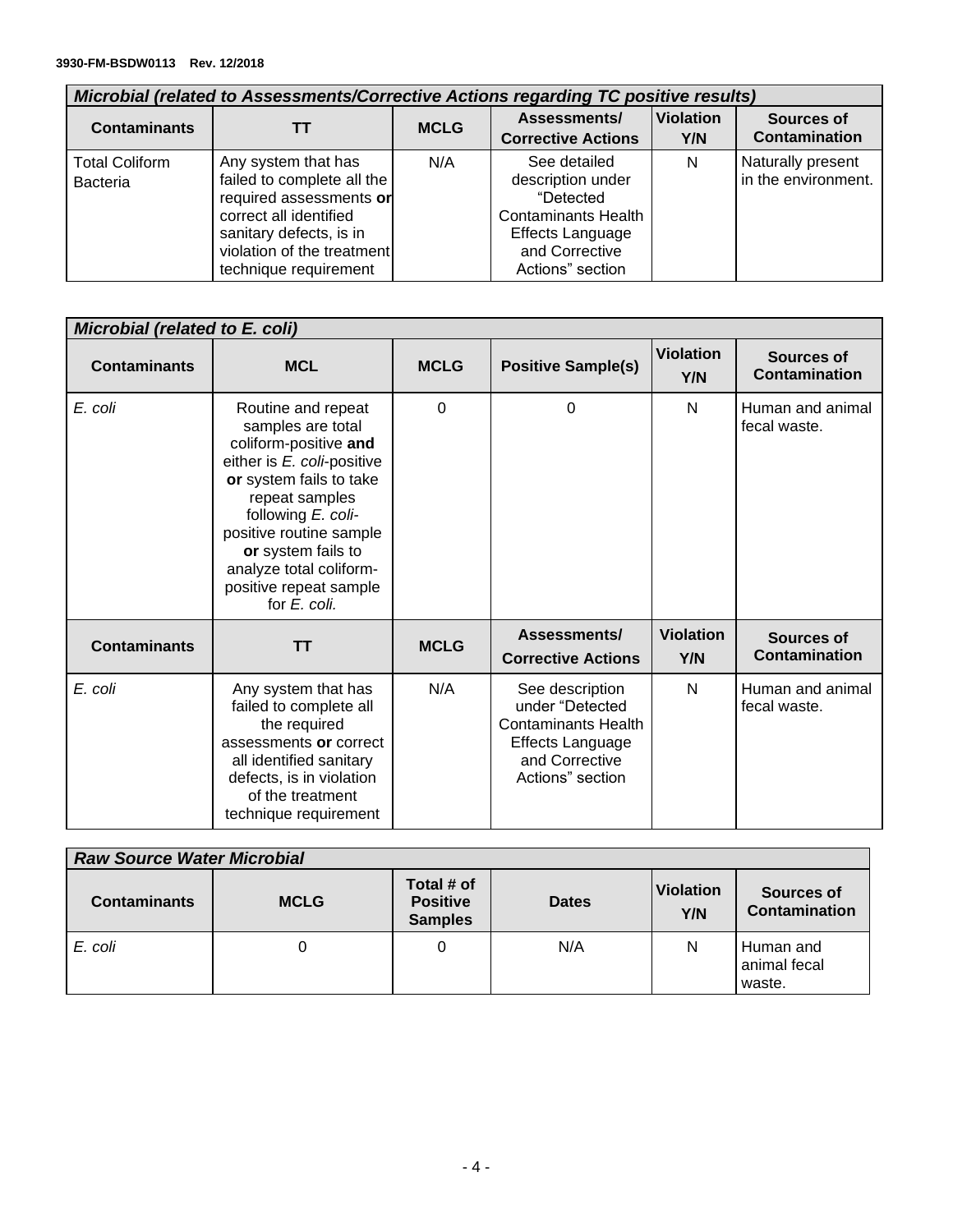| <b>DETECTED CONTAMINANTS HEALTH EFFECTS LANGUAGE AND CORRECTIVE ACTIONS:</b> |  |
|------------------------------------------------------------------------------|--|
| N/A                                                                          |  |

## *OTHER VIOLATIONS:*

| Failure to monitor/report synthetic organic chemicals (SOC's). Public notification was issued and compliance was      |
|-----------------------------------------------------------------------------------------------------------------------|
| achieved. Failure to monitor/report volatile organic chemicals (VOC's). Public notification was issued and compliance |
| was achieved. Failure to monitor/report nitrate and nitrate. Failure to monitor/report total trihalomethanes (TTHM)   |
| and haloacetic acids (HAA5). Public notification was issued and compliance was achieved. Samples were collected       |
| and submitted to DEP                                                                                                  |

## *EDUCATIONAL INFORMATION:*

The sources of drinking water (both tap water and bottled water) include rivers, lakes, streams, ponds, reservoirs, springs and wells. As water travels over the surface of the land or through the ground, it dissolves naturallyoccurring minerals and, in some cases, radioactive material, and can pick up substances resulting from the presence of animals or from human activity. Contaminants that may be present in source water include:

- Microbial contaminants, such as viruses and bacteria, which may come from sewage treatment plants, septic systems, agricultural livestock operations, and wildlife.
- Inorganic contaminants, such as salts and metals, which can be naturally-occurring or result from urban stormwater run-off, industrial or domestic wastewater discharges, oil and gas production, mining, or farming.
- Pesticides and herbicides, which may come from a variety of sources such as agriculture, urban stormwater runoff, and residential uses.
- Organic chemical contaminants, including synthetic and volatile organic chemicals, which are by-products of industrial processes and petroleum production, and can also come from gas stations, urban stormwater runoff, and septic systems.
- Radioactive contaminants, which can be naturally-occurring or be the result of oil and gas production and mining activities.

In order to ensure that tap water is safe to drink, EPA and DEP prescribes regulations which limit the amount of certain contaminants in water provided by public water systems. FDA and DEP regulations establish limits for contaminants in bottled water which must provide the same protection for public health.

Drinking water, including bottled water, may reasonably be expected to contain at least small amounts of some contaminants. The presence of contaminants does not necessarily indicate that water poses a health risk. More information about contaminants and potential health effects can be obtained by calling the Environmental Protection Agency's *Safe Drinking Water Hotline* (800-426-4791).